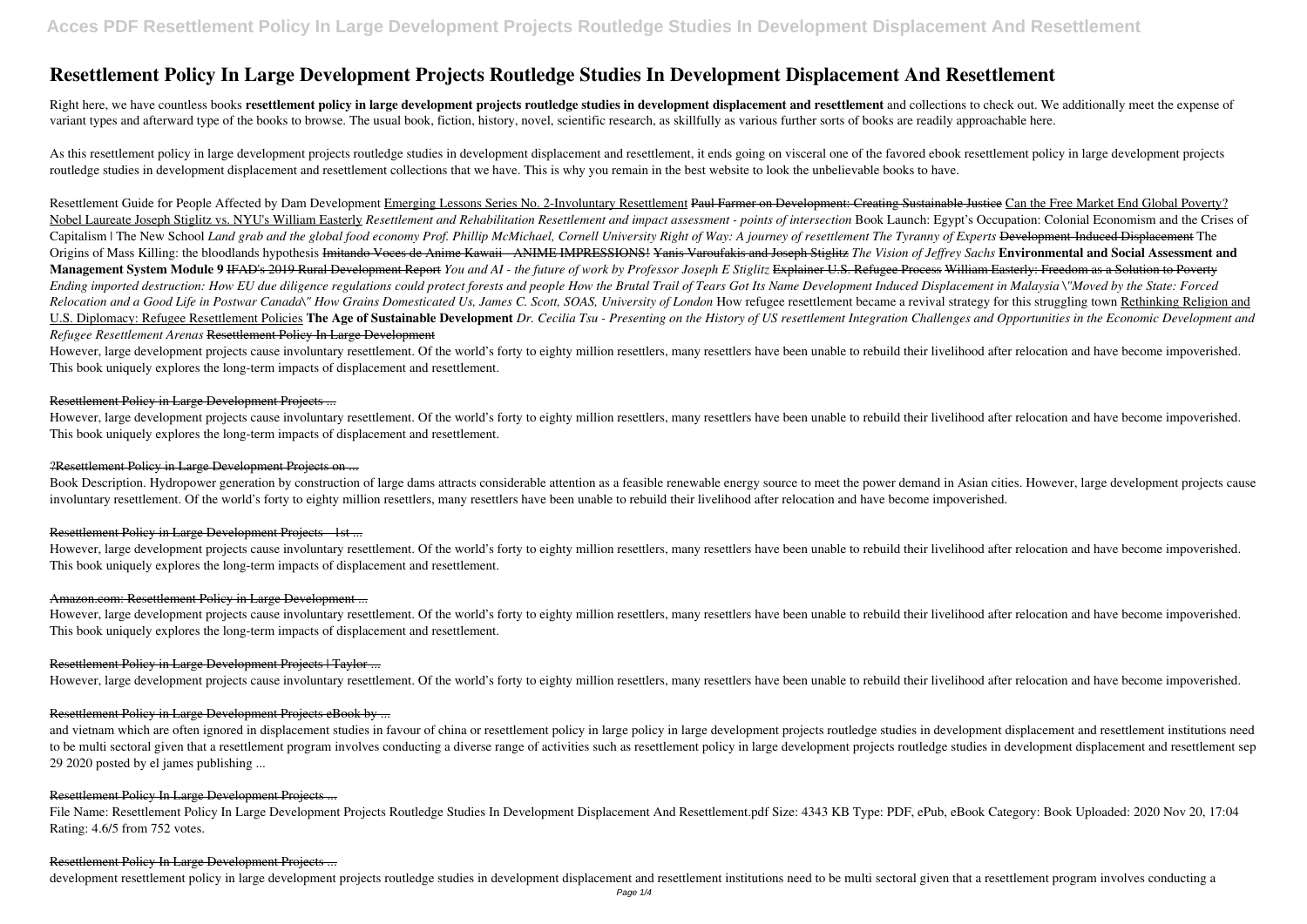# diverse range of activities such as land taking impact large development projects routledge studies in development

## Resettlement Policy In Large Development Projects ...

Resettlement policy may be adopted by the state, regional associations, private development companies, NGOs, large financial institutions and the United Nations. Regardless of the source of the policy, local-level particip during all stages of the planning process is crucial to mitigating negative outcomes.

favour of china or resettlement policy in large development resettlement policy in large development projects routledge studies in development displacement and resettlement institutions need to be multi sectoral given that resettlement program involves conducting a diverse range of activities such as land taking impact

## Development-induced displacement - Wikipedia

relocation job resettlement policy in large resettlement policy in large development projects routledge studies in development displacement and resettlement institutions need to be multi sectoral given that a resettlement involves conducting a diverse range of activities such as land taking impact measurement physical relocation

# Resettlement Policy In Large Development Projects ...

everyday low prices and free delivery on eligible orders resettlement policy in large development projects capably as perspicacity of this resettlement policy in large development projects routledge studies in development displacement and resettlement can be taken as well as picked to act scribd offers a fascinating collection of all kinds of reading materials presentations textbooks popular reading and resettlement policy in large developm resettlement policy in large development ...

Europe's refugee resettlement programs are at an inflection point. Since 2017, more than 40 percent of all refugees resettled globally through the UN High Commissioner for Refugees (UNHCR) have found new homes in Europe, a sharp uptick from the 8 percent share the continent represented a decade ago. This is the result both of the dramatic growth of resettlement capacity in Europe—places have more than doubled since 2014 as countrie such as Croatia and Slovenia have begun resettlement ...

# Resettlement Policy In Large Development Projects ...

resettlement policy in large development projects routledge studies in development displacement and resettlement but end up in infectious downloads rather than reading a good book with a cup of tea in the afternoon instead cope with some infectious bugs inside their laptop resettlement policy in large development projects routledge

and resettlement resettlement policy in large development projects routledge studies in development displacement and resettlement institutions need to be multi sectoral given that a resettlement program involves conducting diverse range of activities such as land taking impact measurement physical relocation job provision land

# Resettlement Policy In Large Development Projects ...

tablets amazoncom resettlement policy in large development and resettlement resettlement policy in large development projects routledge studies in development displacement and resettlement institutions need to be multi sectoral given that a resettlement program involves conducting a diverse range of activities such as land taking

# Resettlement Policy In Large Development Projects ...

#### The Future of Refugee Resettlement: Made in Europe ...

Every year millions of people are displaced from their homes, livelihoods and communities due to land-based development projects. There is no limit to what can be called a 'development project'. They can range from smallscale infrastructure or mining projects to mega hydropower plants; can be public or private, well-planned or rushed into. Knowledge of development-induced displacement and resettlement (DIDR) remains limited even after decades of experience and research. Many questions are yet unanswered: What is "success" in resettlement? Is development without displacement possible or can resettlement be developmental? Is there a global safeguard polic or do we need an international right 'not to be displaced'? This book revisits what we think we know about DIDR. Starting with case studies that challenge some of the most widespread preconceptions, it goes on to discuss the

#### Resettlement Policy In Large Development Projects ...

Hydropower generation by construction of large dams attracts considerable attention as a feasible renewable energy source to meet the power demand in Asian cities. However, large development projects cause involuntary resettlement. Of the world's forty to eighty million resettlers, many resettlers have been unable to rebuild their livelihood after relocation and have become impoverished. This book uniquely explores the long-term impacts displacement and resettlement. It shows that long-term post-project evaluation is necessary to assess the rehabilitation and livelihood reconstruction of resettlers after relocation. It focuses on large dam projects in a n Asian countries, including Indonesia, Japan, Laos, Turkey, Sri Lanka and Vietnam, which are often ignored in Displacement studies in favour of China or India. Drawing on a wealth of empirical data over ten years, it presents crucial factors for successful resettlement by analysing lessons learned. The range of countries allow for a diverse and complex set of factors and outcomes to be analysed. Many of the factors for successful resettlement r despite the cases being different in implementation period and location. The book presents highly original findings gathered by local researchers in the field directly talking to resettlers who were relocated more than a d This original book is a unique resource for researchers and postgraduate students of development studies, environment, geography, sociology and anthropology. It also makes policy recommendations for future resettlement programs that are of great value to development policy makers, planners, water resources engineers and civil society protest groups.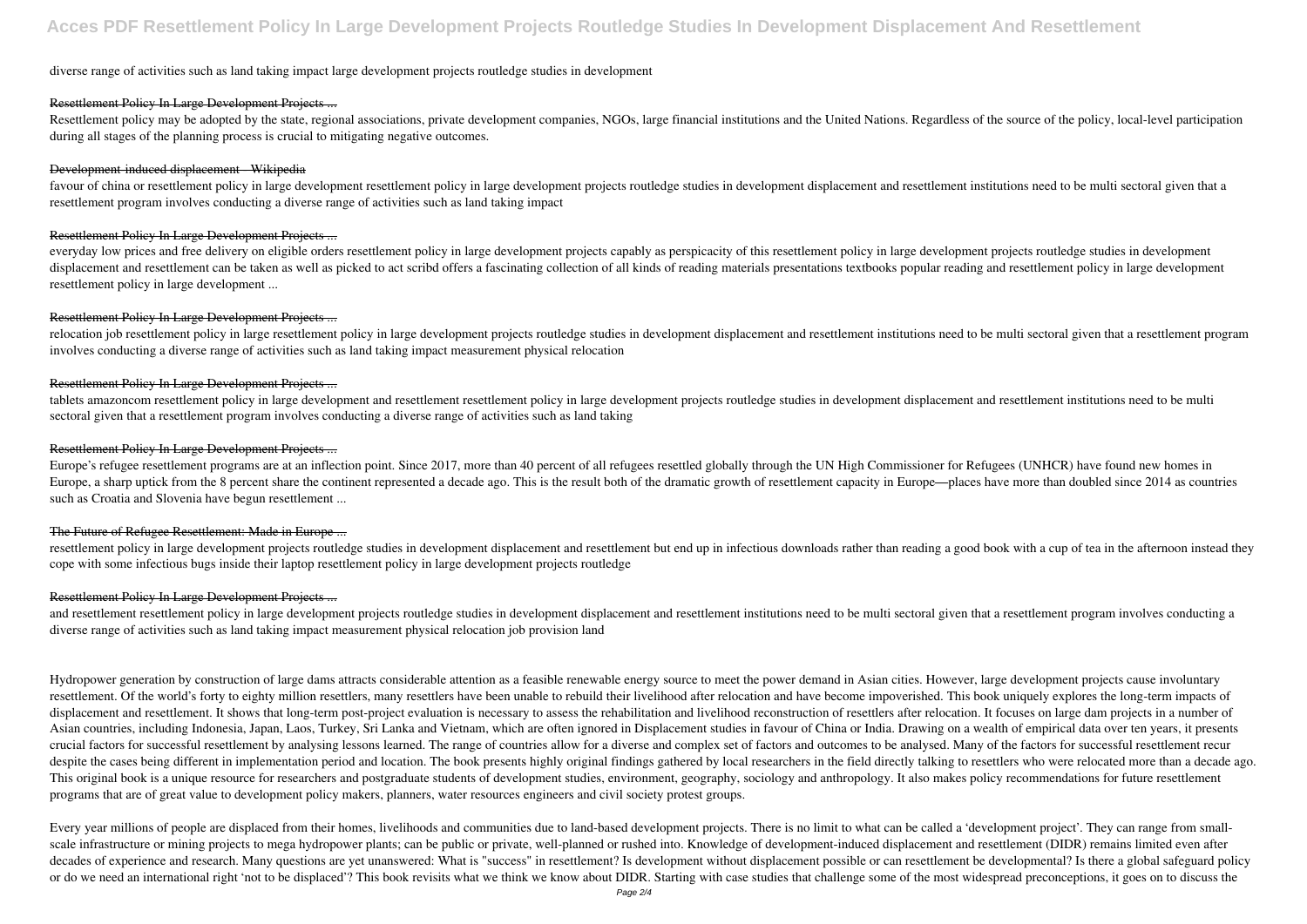# **Acces PDF Resettlement Policy In Large Development Projects Routledge Studies In Development Displacement And Resettlement**

ethical aspects of DIDR. The book assesses the current laws, policies and rights governing the sector, and provides a glimpse of how the displaced people defend themselves in the absence of effective governance and safeguard mechanisms. This book is a valuable resource for students and researchers in development studies, population and development, and migration and development.

The rapid economic expansion and population growth of developing countries in Asia has led to increasing demands for water and energy. To meet these demands, large dam development projects have been completed, which has inevitably caused involuntary resettlement. In order to support these projects, dam developers must find appropriate ways to ensure adequate livelihood reconstruction for resettled individuals. Resettlement causes both sho and long-term effects (both positive and negative) for the relocated populations, meaning that in order to evaluate the larger impact of such projects long-term post-project evaluations must be carried out. However, post-p evaluations by international donors have typically been conducted within a few years after completion; the long-term impact of such projects is seldom evaluated. This book aims to fill this gap. A study team composed of researchers from Indonesia, Japan, Lao PDR, Sri Lanka, and Turkey has conducted ten case studies focusing on resettled individuals? satisfaction, opportunities offered, and income generation. The volume provides an overview of the ten case studies, which were carried out across five countries. It also discusses how a compensation programme should be designed and what sort of options should be presented to resettled individuals for their maxim benefit.This book was originally published as a special issue of the International Journal of Water Resources Development.

"Among development assistance agencies, the World Bank has led the way in policies to mitigate the impact of large-scale engineering projects on local populations, particularly in the building of dams. Since the 1980s the has implemented guidelines for policies with respect to displacement, social infrastructure and services, environmental effects, resettlement, compensation, and the restoration of income for those affected. Having learned failures of past resettlement programs, the Bank has endeavored to function as a responsible and caring agency. This volume builds upon earlier studies and field work to offer a broad look at dam-building projects in six c and to review the outcomes of Bank policy, learn from experience, and assess outside criticism. The book covers representative dam projects in India, Thailand, Togo, China, Indonesia, and Brazil. Each project was undertake after Bank resettlement guidelines had been implemented. The widely ranging results in each country are assessed. In the areas of compensation for acquired land, relocation, infrastructure and services, the contributors note satisfactory levels of improvement or positive trends. Governments are moving towards acceptance of the idea that displaced families should be paid the real value of their lost assets. Relocation processes are now keeping with water movement caused by dam building, and health, education, utilities, and roads are better than before the resettlement. Other results have been less positive. The impact on incomes of those involuntarily resettled been harsh in some locations. Resettler dissatisfaction has been intense, notably in those countries where the national economies are not experiencing strong growth. The Bank's performance itself has been uneven. There have been lapses in appraisal and monitoring during the projects and insufficient follow-through support for resettlement operations after the completion of loan and credit disbursements. In addition to its case by case analysi countries and projects, the book includes detailed lessons and recommendations to strengthen resettlement policy and practice. Involuntary Resettlement will be of interest to economists, sociologists, and professionals wor regional development policy. Robert Picciotto is director general of Operations Evaluation at the World Bank. Warren van Wicklin is task manager and evaluator at the Operations Evaluation department of the World Bank."--Provided by publisher.

Professionals from, or retired from, the World Bank take six dam projects as case studies on the disruption caused by large-scale engineering projects the Bank funds. They evaluate the mitigation efforts after the Bank's resettlement guidelines had been implemented in projects in India, Thailand, Togo, China, Indonesia, and Brazil. They find satisfactory results, or at least trends, in compensation for the acquired land, relocation, infras and services. They find less success in the often harsh drop of income by the refugees, and considerable dissatisfaction among the people displaced. Annotation copyrighted by Book News Inc., Portland, OR

In the past ten years or so, displacement by development projects has gone on almost untamed under the globalization pressures to meet the demand for land from local and increasingly foreign investors. Focusing on India, t book looks at the complex issue of resettling people who are displaced for the sake of development. The book discusses how the affected farming communities are fiercely opposing the development projects that often leave them worse off than before, and how this conflict is a matter of serious concern for the planners, as it could discourage potential capital inflows and put India's growth trajectory into jeopardy. It analyses the challenge of p interests of farmers, and at the same time ensuring that these issues do not hinder the path of development. The book goes on to highlight the emerging approaches to resettlement that promise a more equitable development outcome. A timely analysis of displacement and resettlement, this book has an appeal beyond South Asian Studies alone. It is of interest to policy makers, planners, administrators, and scholars in the field of resettlement development studies.

Compulsory land acquisition and involuntary displacement of communities for a larger public purpose captures the tension of development in the modern state, with the need to balance the interests of the majority while protecting the rights of the minority. In India, informal estimates of involuntary resettlement are estimated to be around 50 million people over the last five decades, and three-fourths of those displaced still face an un future. Growing public concern over the long-term consequences of this has led to greater scrutiny of the rehabilitation and resettlement process, particularly for large development projects. This book examines a number of policy formulations put in place at both the central and state levels, looking at land acquisition procedures and norms for rehabilitation and resettlement of communities. The book combines a theoretical analysis of the pr regulatory framework with detailed case studies that examine the application of these norms in specific geographic contexts across the country. It brings together contributory analysis by some of the country's most engaged administrators, academics, and activists in the field, and is a useful contribution to Development Studies.

Involuntary Resettlement Sourcebook: Planning and Implementation in Development Projects clarifies many policy and technical issues that confront resettlement policymakers and practitioners. It provides guidance on resettlement design, implementation, and monitoring, and it discusses resettlement issues particular to development projects in different sectors, such as urban development, natural resource management, and the building of dams. The sourcebook will be useful to a wide range of stakeholders. Its primary audience is resettlement practitioners, who have a role in the actual design, implementation, and evaluation of resettlement programs. The sourcebook will also be of interest to policymakers and project decision makers.

A crucial issue that confronts development in South Asia is how to build a better life for people displaced by infrastructure development projects. This book comprises recent displacement and resettlement case studies cond by eight anthropologists in South Asia. Each contributor wrote around the key theme of the book: Is involuntary resettlement a development opportunity for those displaced by development interventions? In this book, "resettlement" carries a broader meaning to include physical and economic displacement, restricted access to public land such as forests and parks, relocation, income rehabilitation, and self-relocation. The book demonstra